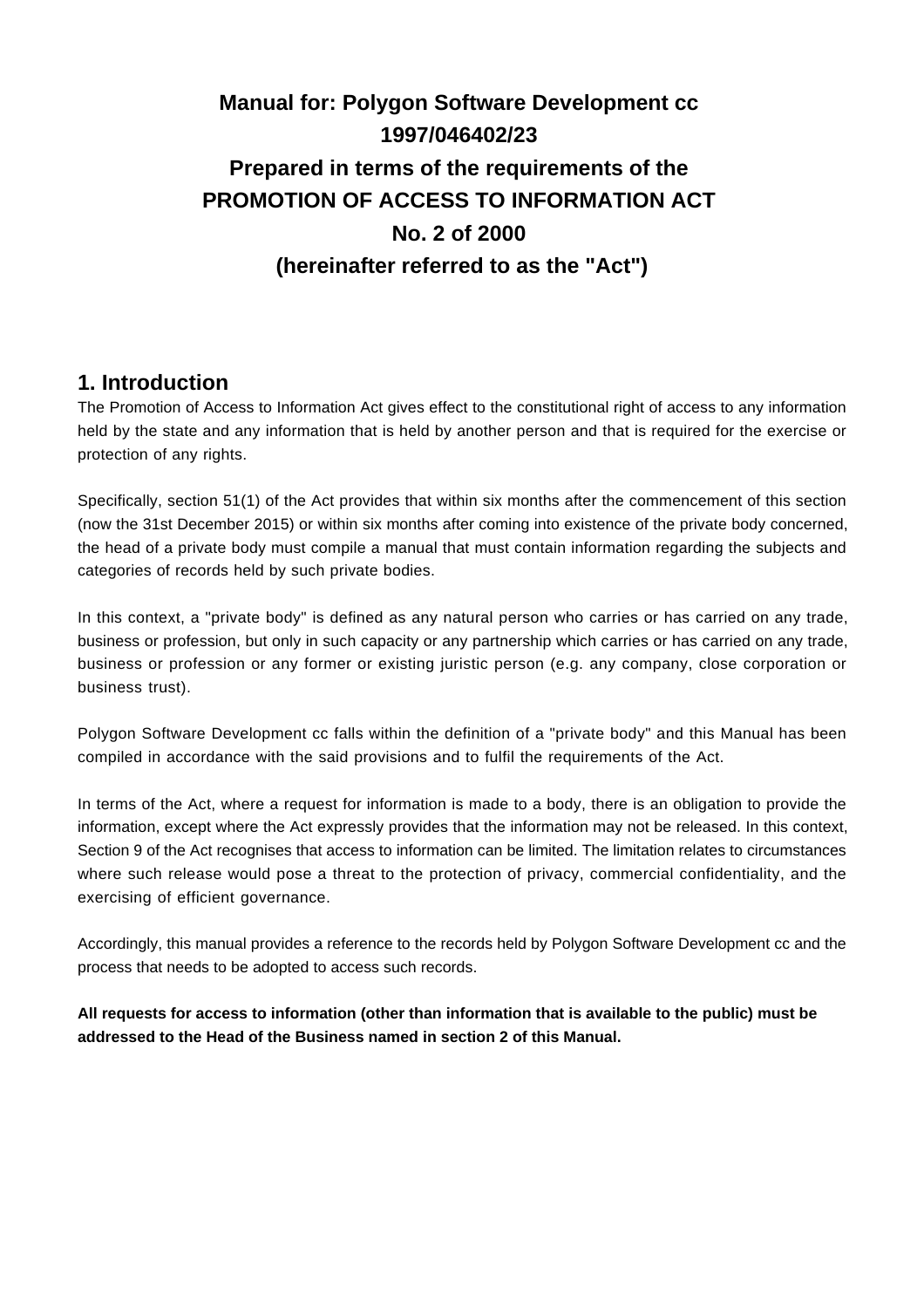# **2. Business and Contact Details**

| <b>Name of Business:</b> | Polygon Software Development cc                        |
|--------------------------|--------------------------------------------------------|
| <b>Head of Business:</b> | Mrs Christina Aletta Conradie                          |
| <b>Position:</b>         | Member                                                 |
| <b>Postal Address:</b>   | 33 Pewter Street, Elarduspark, Pretoria, Gauteng, 0181 |
| <b>Physical Address:</b> | 33 Pewter Street, Elarduspark, Pretoria, Gauteng, 0181 |
| <b>Phone Number:</b>     | 012 345 2131                                           |
| <b>Fax Number:</b>       | 012 345 3972                                           |
| <b>Email Address:</b>    | christa@polygonsoftware.co.za                          |
| Website:                 | www.polygonsoftware.co.za                              |

### **3. Manual and Guidelines**

Any enquires relating to this guide should be directed to the Chief Executive Officer of the South African Human Rights Commission, 2nd Floor, Braampark Forum 3, 33 Hoofd Street, Braamfontein. Telephone 011 877 3750 or Fax 011 403 0668.

Copies of the Guide are also available at the following places:

- The office of the Government Communications and Information Services;
- Library of Parliament, Cape Town;
- The South African Library, Cape Town;
- Natal Society Library, Pietermaritzburg;
- The State Library in Pretoria;
- City Library Services, Bloemfontein;
- The National Film, Video and Sound Archives, Pretoria;

Copies of the Guide are also available in all official languages at the following offices:

- All offices of public bodies;
- All Magistrates' Offices;
- All offices of the Department of Justice and Constitutional Development;
- All Post Offices;

The Guide is also available at all offices and on the website of the South African Human Rights Commission,www.sahrc.org.za.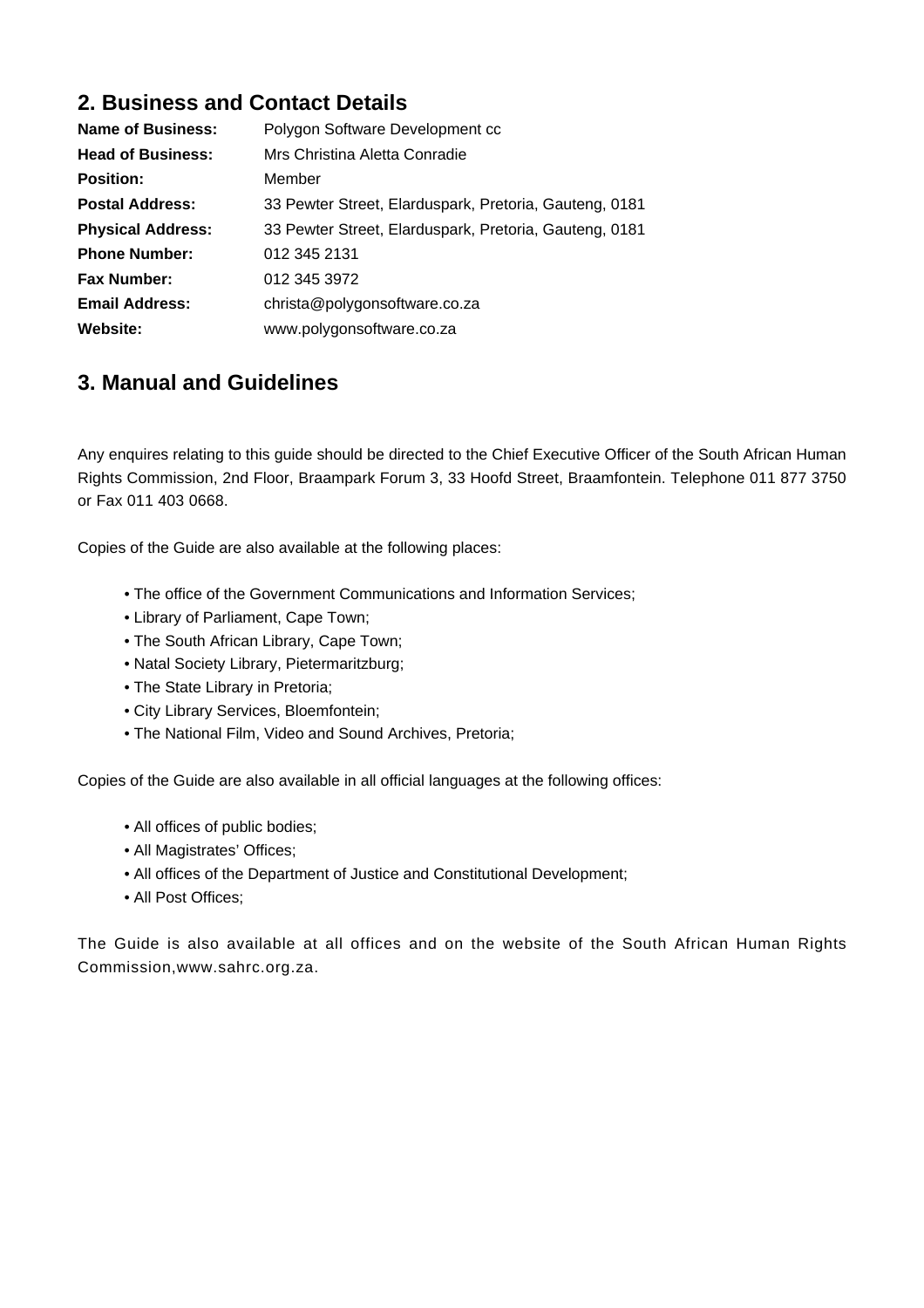# **4. Records available in terms of Section 52(2) of the Act**

Not applicable.

# **5. Records that are held at the offices of the business**

The following is a list of records that are held at the business's office:

#### **Administration**

• Founding Documents

#### **Human Resources**

- Conditions of Service
- Employee Records
- Employment Contracts

#### **Operations**

- Brochures on Company Information
- Client and Customer Registry
- Contracts
- General Correspondence
- Marketing Records
- Sales Records

#### **Finances**

- Annual Financial Statements
- Banking Records
- Financial Transactions
- Internal Audit Records

#### **Information Technology**

- IT Policies and Procedures
- Network Diagrams
- User Manuals

#### **Statutory Records:**

At present these include records (if any) held in terms of:

- Close Corporations Act 69 of 1984
- Compensation for Occupational Injuries and Health Diseases Act 130 of 1993
- Unemployment Contributions Act 4 of 2002
- Unemployment Insurance Act 63 of 2001
- Value Added Tax Act 89 of 1991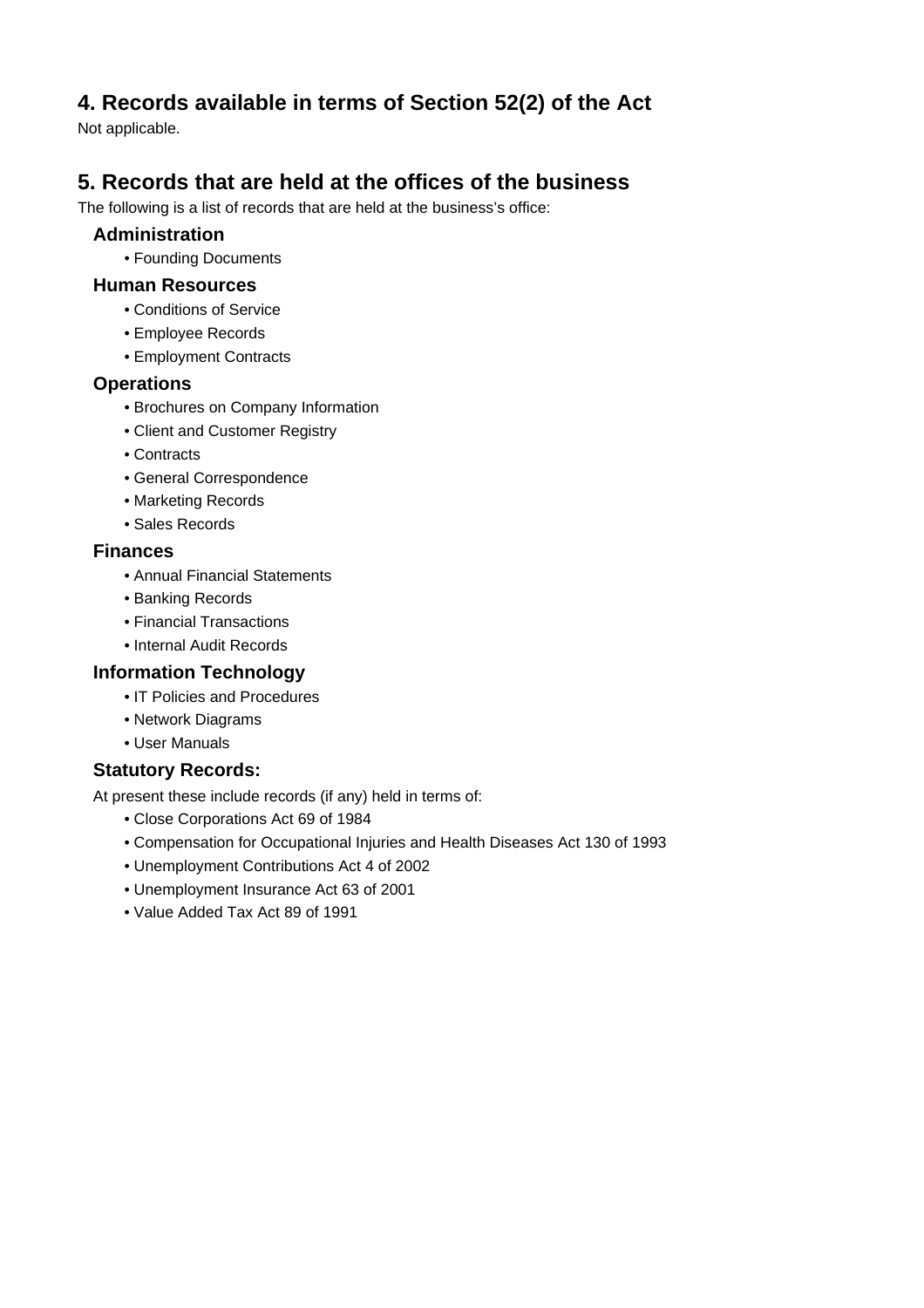# **6. Information Request Procedure**

- The requester must use the prescribed form to make the request for access to a record. A request form is available from our offices or at www.polygonsoftware.co.za
- The request must be made to the Head of Business named in Section 2 above. This request must be made to the address, fax number or electronic mail address of the business.
- The requester must provide sufficient detail on the request form to enable the Head of Business to identify the record and the requester. The requester should also indicate which form of access is required. The requester should also indicate if any other manner should be used to inform the requester. If this is the case, please furnish the necessary particulars to be so informed.
- The requester must identify the right that is sought to be exercised or to be protected and must provide an explanation of why the requested record is required for the exercise or protection of that right.
- If a request is made on behalf of a another person, the requester must submit proof of the capacity in which the requester is making the request to the satisfaction of Head of Business aforesaid.
- The prescribed request fee must be attached.

We will respond to your request within 30 days of receiving the request by indicating whether your request for access has been granted or denied.

Please note that the successful completion and submission of a request for access form does not automatically allow the requestor access to the requested record.

Access will be granted to a record only if the following criteria are fulfilled:

- The record is required for the exercise or protection of any right; and
- The requestor complies with the procedural requirements set out in the Act relating to a request; and
- Access to the record is not refused in terms of any ground for refusal as contemplated in Chapter 4 of Part 3 of the Act.

### **7. Denial of access**

Access to any record may be refused under certain limited circumstances. These include:

- The protection of personal information from unreasonable disclosure concerning any natural person;
- The protection of commercial information held concerning any third party (for example trade secrets);
- The protection of financial, commercial, scientific or technical information that may harm the commercial or financial interests of any third party;
- Disclosures that would result in a breach of a duty of confidence owed to a third party;
- Disclosures that would jeopardize the safety or life of an individual;
- Disclosures that would prejudice or impair the security of property or means of transport;
- Disclosures that would prejudice or impair the protection of a person in accordance with a witness protection scheme;
- Disclosures that would prejudice or impair the protection of the safety of the public;
- Disclosures that are privileged from production in legal proceedings unless the privilege has been waived;
- Disclosures of details of any computer programme;
- Disclosures that will put Polygon Software Development cc at a disadvantage in contractual or other